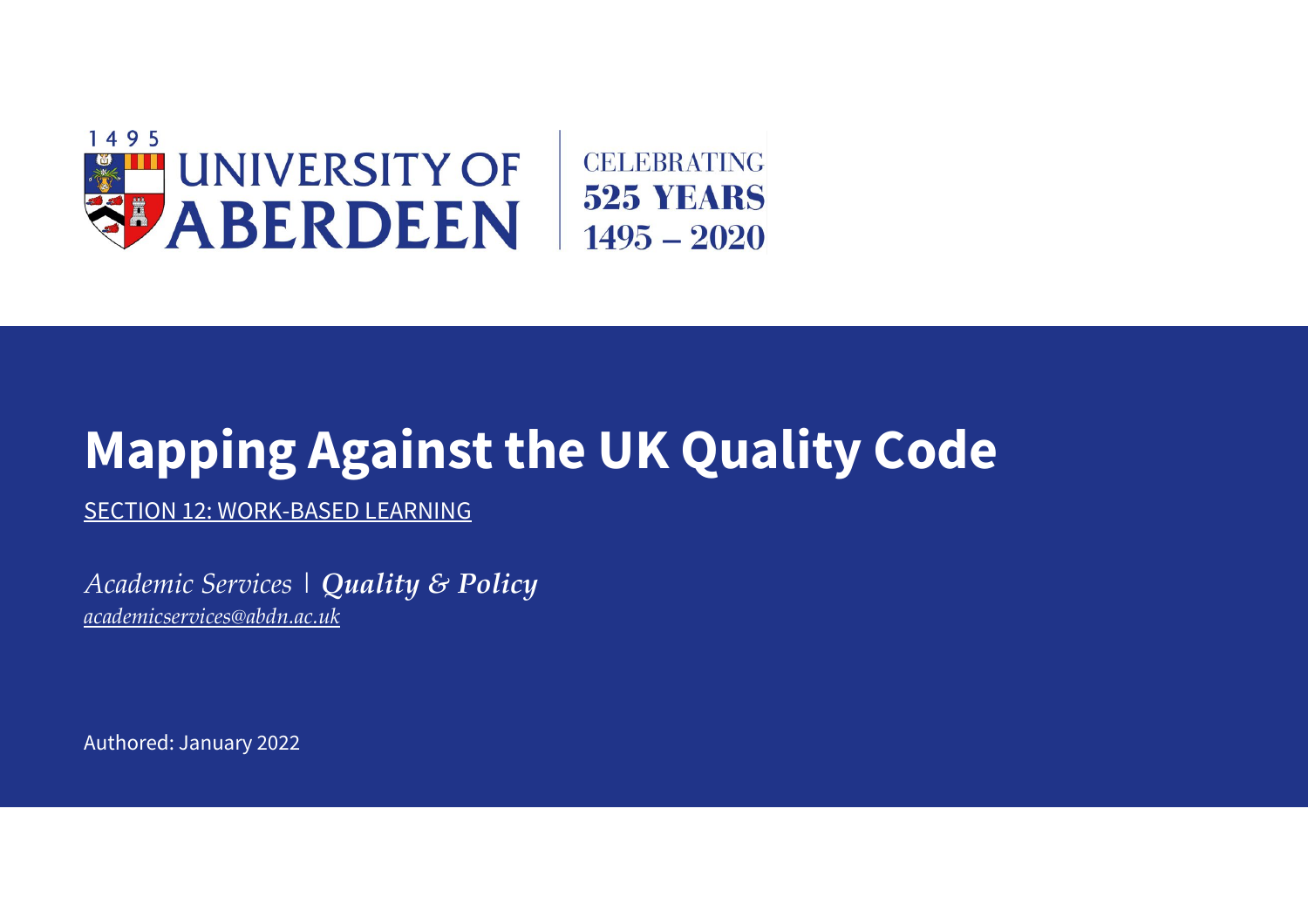## **SECTION 12: WORK-BASED LEARNING**

## INTRODUCTION

The Quality Code is split into 12 themes, available online on the QAA website at [https://www.qaa.ac.uk/quality-code.](https://www.qaa.ac.uk/quality-code) As part of this, *Work-based Learning* brings together aspects of provision which involves elements of practical, work-based education. In providing opportunities for students to engage in work-placements or apprenticeships, it allows students to gain a variety of applied practical-based skills not otherwise gained through academic study. The Quality Code describes this theme as follows:

*Work-based learning for higher education courses describes courses that bring together higher education providers and work organisations to create learning opportunities. This Theme needs to be considered in conjunction with other regulatory requirements including providers' academic regulations, funding body requirements and professional, statutory and regulatory bodies' (PSRB) rules and regulations.*

This theme applies to academic provision that utilises work-based learning, and to courses offered by colleagues in Professional Services teams, such as the Careers and Employability Service, where similar courses or programmes of activity are offered.

In defining key terms that are used in this section, the Quality Code notes the following:

**Apprenticeships:** This Theme is intended to be relevant to all apprenticeships that include higher education irrespective of the nation in which they are delivered. This will include, for example, Degree Apprenticeships, Graduate Apprenticeships and Higher Apprenticeships. Providers will need to make reference to other relevant guidance from QAA and other involved bodies for specific requirements, advice and guidance, relevant to the apprenticeship being delivered.

**Student:** Where the term 'student' is used in this document, it should be used to refer equally to those students who are also 'apprentices'.

**Work-based learning:** This involves learning through work, learning for work and/or learning at work. It consists of authentic structured opportunities for learning which are achieved in a workplace setting or are designed to meet an identified workplace need. This type of learning typically has a dual function of being designed to meet the learning needs of the employees, developing their knowledge, skills and professional behaviours, and also meeting the workforce development needs of the organisation.

Work-based learning is, therefore, learning which is distinguished from work-related or simulated learning activity that has not been formulated or commissioned by, or in partnership with, employers to address a current workforce need.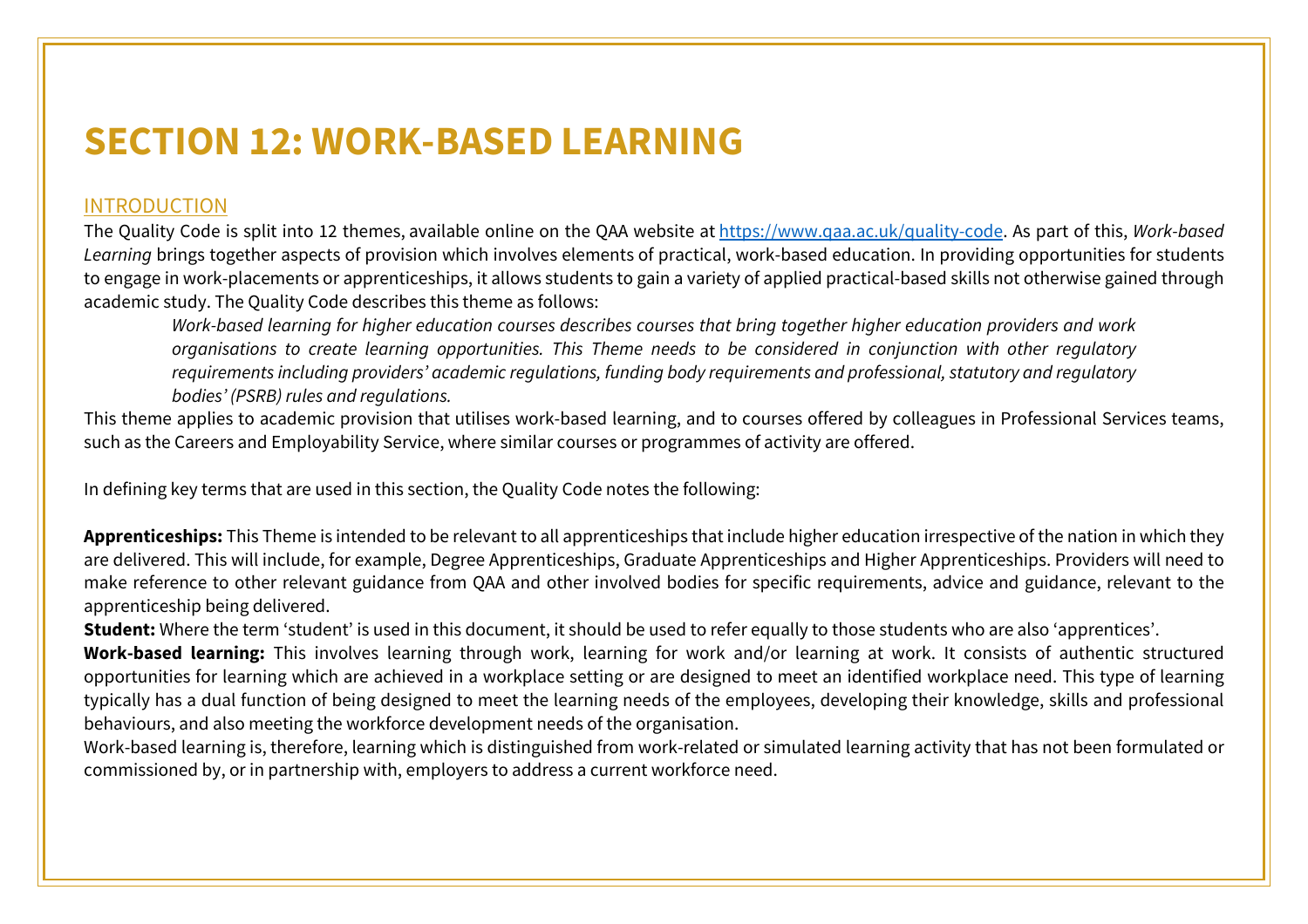## SECTION 12: WORK-BASED LEARNING

The Quality Code has three different sections: the expectations for standards; the expectations for quality; and the guiding principles. The relevant expectations for standards and quality are detailed below. The Guiding Principles are mapped to the University's own policies, procedures and quality mechanisms. There are two separate sections for the University's practices, detailing what the University does and has in place to support that expectation/principle, as well as the supporting documentation, which includes reference to supporting policy, procedure, website or other document.

| <b>EXPECTATIONS FOR STANDARDS &amp; CORE/COMMON PRACTICES</b>                   | <b>EXPECTATIONS FOR QUALITY &amp; CORE/COMMON PRACTICES</b>                     |
|---------------------------------------------------------------------------------|---------------------------------------------------------------------------------|
| The academic standards of courses meet the requirements of the relevant         | Courses are well-designed, provide a high-quality academic experience for all   |
| national qualifications framework.                                              | students and enable a student's achievement to be reliably assessed.            |
| The value of qualifications awarded to students at the point of qualification   | From admission through to completion, all students are provided with the        |
| and over time is in line with sector-recognised standards.                      | support that they need to succeed in and benefit from higher education.         |
| Where a provider works in partnership with other organisations, it has in place | The provider has a reliable, fair and inclusive admissions system.              |
| effective arrangements to ensure that the standards of its awards are credible  |                                                                                 |
| and secure irrespective of where or how courses are delivered or who delivers   |                                                                                 |
| them.                                                                           |                                                                                 |
| The provider ensures that students who are awarded qualifications have the      | Where a provider works in partnership with other organisations, it has in place |
| opportunity to achieve standards beyond the threshold level that are            | effective arrangements to ensure that the academic experience is high-quality   |
| reasonably comparable with those achieved in other UK providers.                | irrespective of where or how courses are delivered and who delivers them.       |
| The provider reviews its core practices for standards regularly and uses the    | The provider has fair and transparent procedures for handling complaints and    |
| outcomes to drive improvement and enhancement.                                  | appeals which are accessible to all students.                                   |
|                                                                                 | The provider's approach to managing quality takes account of external           |
|                                                                                 | expertise.                                                                      |
|                                                                                 | provider engages students individually and collectively in the<br>The           |
|                                                                                 | development, assurance and enhancement of the quality of their educational      |
|                                                                                 | experience.                                                                     |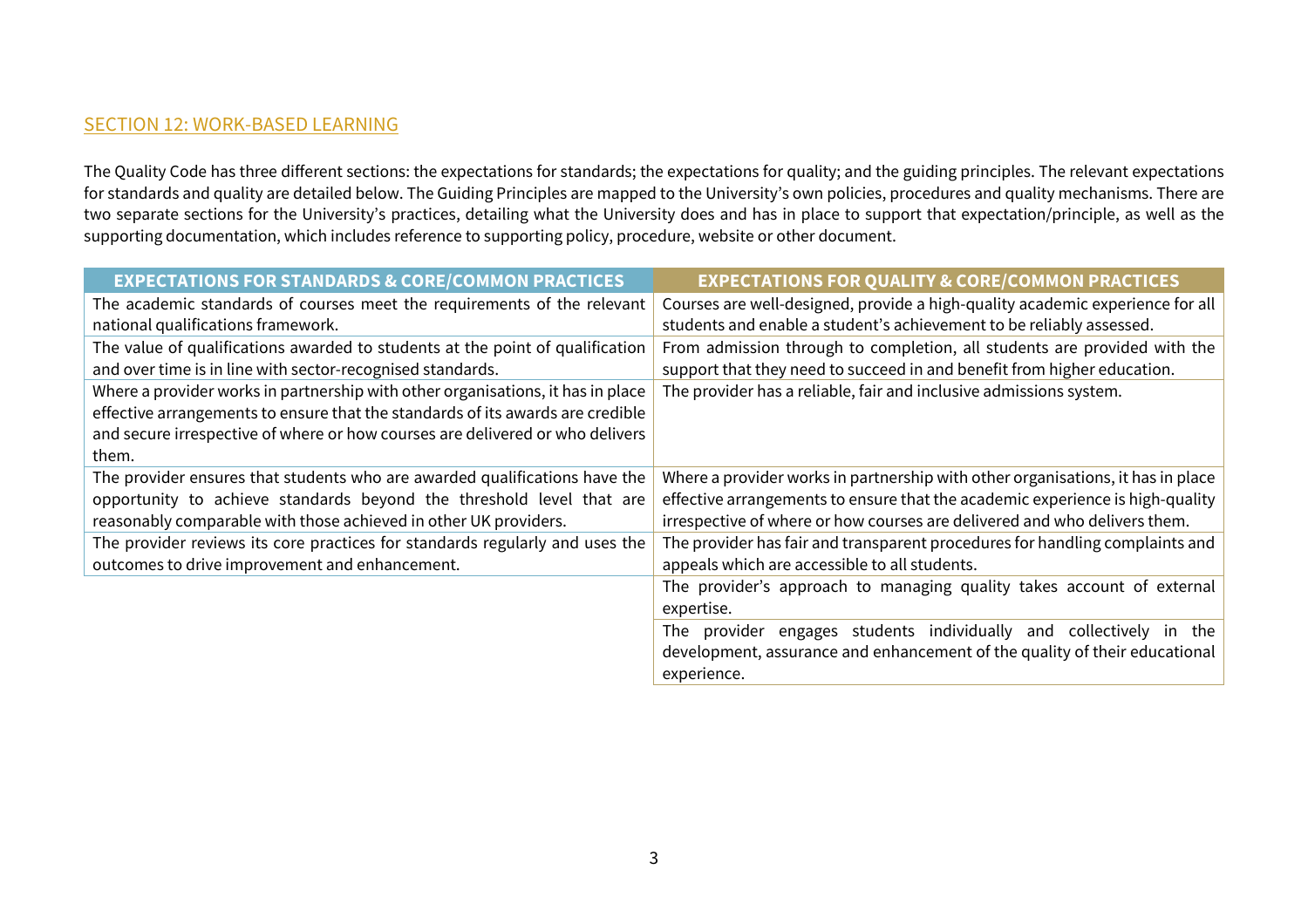| <b>GUIDING PRINCIPLES</b>                                                                                                                                                                                                                                                                                                                                                                                                                                                                                                                 | <b>UNIVERSITY PRACTICES</b>                                                                                                                                                                                                                                                                                                                                                                                                                                                                                                                                                                                                                                                                                                                                                                                                                                                                                                                                                                                                                                     | <b>SUPPORTING DOCUMENTATION</b>                                                                                                                                                                                                                                                                                                                                         |
|-------------------------------------------------------------------------------------------------------------------------------------------------------------------------------------------------------------------------------------------------------------------------------------------------------------------------------------------------------------------------------------------------------------------------------------------------------------------------------------------------------------------------------------------|-----------------------------------------------------------------------------------------------------------------------------------------------------------------------------------------------------------------------------------------------------------------------------------------------------------------------------------------------------------------------------------------------------------------------------------------------------------------------------------------------------------------------------------------------------------------------------------------------------------------------------------------------------------------------------------------------------------------------------------------------------------------------------------------------------------------------------------------------------------------------------------------------------------------------------------------------------------------------------------------------------------------------------------------------------------------|-------------------------------------------------------------------------------------------------------------------------------------------------------------------------------------------------------------------------------------------------------------------------------------------------------------------------------------------------------------------------|
|                                                                                                                                                                                                                                                                                                                                                                                                                                                                                                                                           | <b>GUIDING PRINCIPLES</b>                                                                                                                                                                                                                                                                                                                                                                                                                                                                                                                                                                                                                                                                                                                                                                                                                                                                                                                                                                                                                                       |                                                                                                                                                                                                                                                                                                                                                                         |
| 1. Work-based learning courses<br>and opportunities are<br>designed and developed in<br>partnership with employers,<br>students and other<br>stakeholders (where<br>appropriate) and contain<br>learning outcomes that are<br>relevant to work objectives.<br>Within the context of the Code and<br>the advice and guidance, work-<br>based learning is integral to the<br>course of study and is designed in<br>partnership between the<br>education organisation,<br>employers and students. Other<br>stakeholders may be involved, for | The University currently offers a limited range of work-based learning<br>opportunities including one Graduate Apprenticeship programme which<br>is being phased out due to limited student recruitment.<br>The University's Strategic Plan, 'Aberdeen 2040', states that we will<br>"equip our graduates for global employment through our curriculum and<br>teaching methods" and "ensure that all our students can experience<br>innovative, challenge-led education involving external stakeholders". To<br>drive forward this strategic vision regarding growth of work placement<br>opportunities, a Task and Finish Group has been established.<br>The University's Guidance Note on Placements provides advice to staff,<br>students and placement providers in regard to placement provision. This<br>guidance is currently being updated and taken through our Committee<br>structure for approval.<br>Through Programme Advisory Boards (PABs), Schools are able to engage<br>with employers and local organisations to discuss programme and course | <b>Course and Programme Approval Processes</b><br>(Webpage)<br><b>Equality, Diversity and Inclusion Policy (Policy)</b><br><b>Health, Safety and Wellbeing Policy (Policy)</b><br><b>Guidance Note on Placement Learning (Document)</b><br>Work Placements Task & Finish Group - Remit &<br><b>Composition (Document)</b><br><b>Programme Advisory Boards (Webpage)</b> |
| instance, care users, professional<br>bodies and regulatory authorities.<br>To ensure integration and an<br>effective experience, course<br>design should include learning<br>outcomes that are directly<br>relevant to work objectives.                                                                                                                                                                                                                                                                                                  | design as well as enabling close links with work-based learning providers.<br>Additionally, the requirement for work-based learning in some<br>programmes (e.g., school placement provision in Education Degrees) is a<br>Professional Statutory and Regulatory (PSRB) requirement and where this<br>is the case the work-based learning is developed in close alignment with<br>the PSRB requirements.<br>Schools are responsible for ensuring that any work-based learning<br>activity clearly defines the relevant responsibilities of the various parties,<br>intended learning outcomes and appropriate assessment. The<br>development of work-based learning is undertaken in partnership with<br>employers, students, and other stakeholders where appropriate.                                                                                                                                                                                                                                                                                          |                                                                                                                                                                                                                                                                                                                                                                         |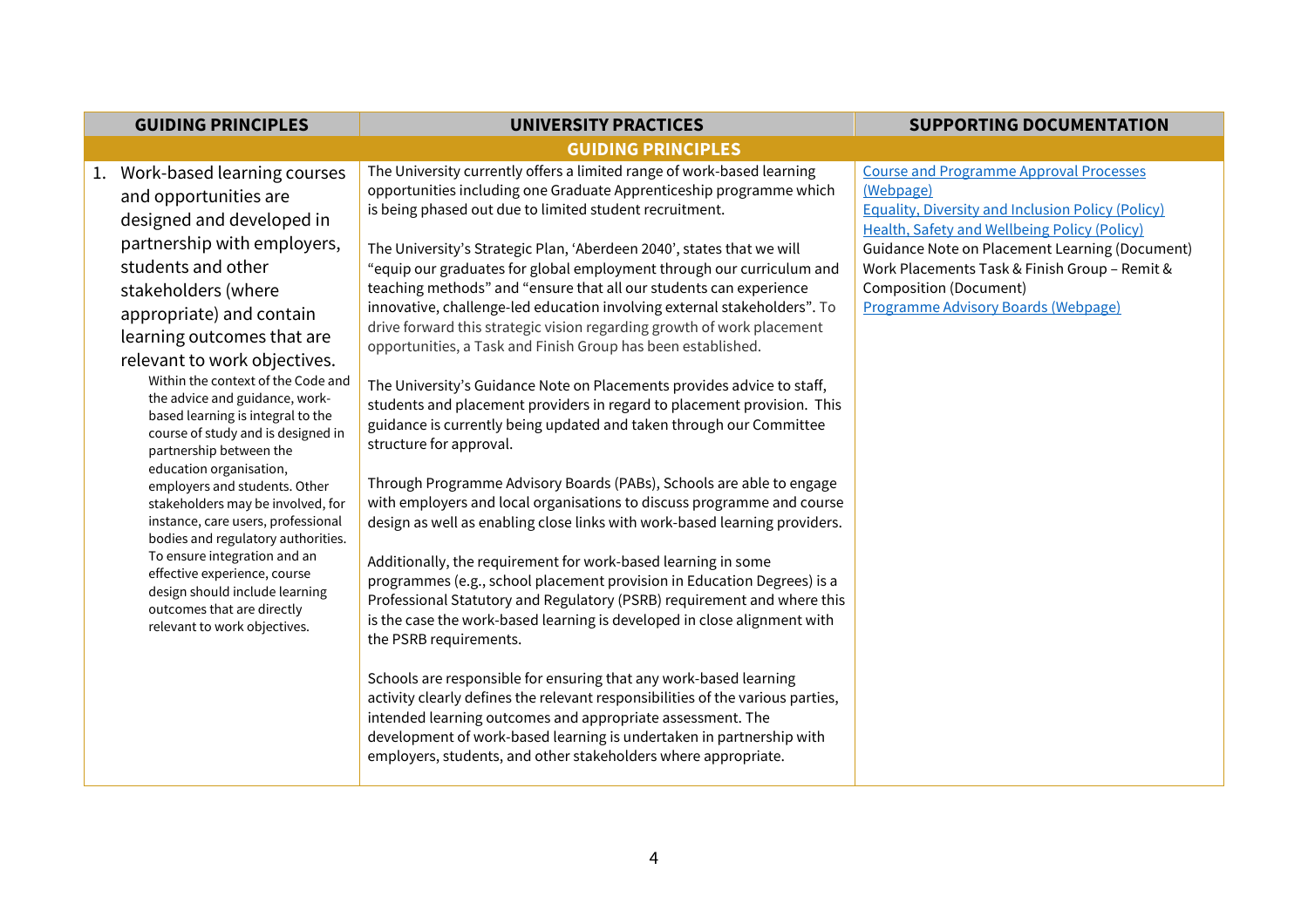|                                                                                                                                                                                                                                                                                                                                                                                                                                                                                                                                                                                                                    | The University's procedures for course and programme approval apply<br>equally to periods of work-based learning, Within the documentation<br>submitted for approval Schools are required to provide details of learning<br>outcomes and clearly map how this will be assessed.<br>In developing any period of work-based learning, academic Schools are<br>also required to take account of:<br>The capability of the workplace provider to fulfil the University's<br>expectations and legal responsibilities in regard to the Disability<br>Discrimination Act;<br>The University's Equality, Diversity and Inclusion Policy;<br>The health, safety and welfare of students;<br>Whether the placement will require students to complete a<br>Disclosure Scotland check (e.g., School-based placements for<br>teacher training).                                                                                                                                                                                                                                                                                                                                                                          |                                                                                                                |
|--------------------------------------------------------------------------------------------------------------------------------------------------------------------------------------------------------------------------------------------------------------------------------------------------------------------------------------------------------------------------------------------------------------------------------------------------------------------------------------------------------------------------------------------------------------------------------------------------------------------|-------------------------------------------------------------------------------------------------------------------------------------------------------------------------------------------------------------------------------------------------------------------------------------------------------------------------------------------------------------------------------------------------------------------------------------------------------------------------------------------------------------------------------------------------------------------------------------------------------------------------------------------------------------------------------------------------------------------------------------------------------------------------------------------------------------------------------------------------------------------------------------------------------------------------------------------------------------------------------------------------------------------------------------------------------------------------------------------------------------------------------------------------------------------------------------------------------------|----------------------------------------------------------------------------------------------------------------|
| 2. Work-based learning consists<br>of structured opportunities<br>for learning and is achieved<br>through authentic activity<br>and is supervised in the<br>workplace.<br>Work-based learning in the<br>context of the advice and<br>guidance is a structured<br>opportunity. It is an integral part<br>of a course that is achieved<br>through authentic activity which is<br>intended to contribute to meeting<br>a genuine workplace need.<br>Arrangements between employer,<br>education organisation and<br>student should be agreed on how<br>the student is supervised within<br>the workplace, and regular | Academic Schools are responsible for the organisation and management<br>of work-based learning activity. When organising work-based learning, a<br>member of University staff is identified as having responsibility for the<br>activity. Where students have proactively identified an opportunity for<br>work-based learning to support their overall learning experience, the<br>School works closely with the students and the organisation to there is<br>full clarity and understanding around the relative roles and<br>responsibilities of all parties.<br>Heads of School are responsible for ensuring those staff members who<br>are arranging and overseeing placements and work-based learning are<br>competent to do so, and that they are provided with appropriate training<br>opportunities. This makes sure the learning opportunities are authentic<br>by ensuring staff have current knowledge and can therefore support<br>students because they have real world expertise and are aware of current<br>trends within the discipline.<br>Academic Schools must also ensure that work-based learning providers<br>are aware of their role and responsibilities in the support of students | Guidance Note on Placement Learning (Document)<br><b>Protection of Vulnerable Groups (PVG) Policy (Policy)</b> |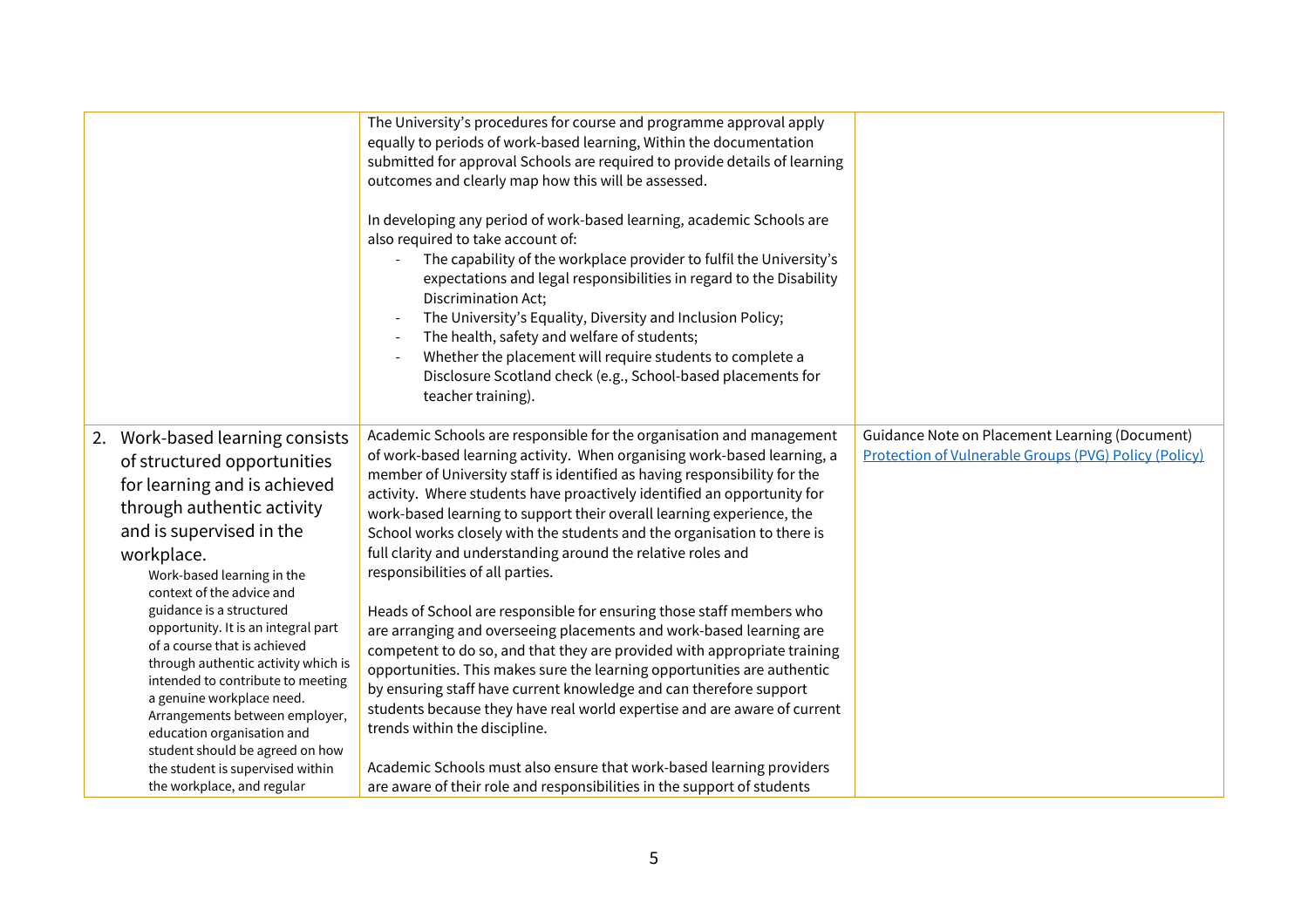| contact should be maintained -<br>appropriate to the student, the<br>workplace context and specific<br>work-based learning opportunity.                                                                                                                                                                                                                                                                                                                                                                                                                                                                                                                                                    | during the placement and, where appropriate, assessment of students, if<br>they are required to carry out assessments as part of the agreed activity.<br>Training is provided for providers on assessment practices and<br>procedures that are used by the University.<br>Where an activity is identified as requiring students to complete a<br>Protecting Vulnerable Groups (PVG) check, academic Schools ensure that<br>this has been completed satisfactorily before the work-based learning<br>period begins. Schools are also responsible for ensuring that students<br>complete the correct level of (PVG) checking as required for the planned<br>activity. |                                                |
|--------------------------------------------------------------------------------------------------------------------------------------------------------------------------------------------------------------------------------------------------------------------------------------------------------------------------------------------------------------------------------------------------------------------------------------------------------------------------------------------------------------------------------------------------------------------------------------------------------------------------------------------------------------------------------------------|---------------------------------------------------------------------------------------------------------------------------------------------------------------------------------------------------------------------------------------------------------------------------------------------------------------------------------------------------------------------------------------------------------------------------------------------------------------------------------------------------------------------------------------------------------------------------------------------------------------------------------------------------------------------|------------------------------------------------|
| Work-based learning<br>3.<br>opportunities are<br>underpinned by formal<br>agreements between<br>education organisations,<br>employers and students.<br>Work-based learning<br>opportunities will be agreed<br>between education organisations,<br>employers and students; they will<br>need to be formally agreed to<br>ensure all understand the<br>respective roles, responsibilities<br>and expectations. The format and<br>detail of the agreement will vary<br>depending on each opportunity<br>and may follow a format specified<br>by another organisation, for<br>example, apprenticeship<br>agreements and commitment<br>statements in England (see also<br>Partnerships Theme). | Arrangement of work-based learning opportunities involves close liaison<br>between the academic School and the work-based learning provider to<br>agree the structure of the placement, the support that will be provided to<br>the student and the assessment, where required. These are supported by<br>an agreement detailing relative responsibilities of the various parties.                                                                                                                                                                                                                                                                                  | Guidance Note on Placement Learning (Document) |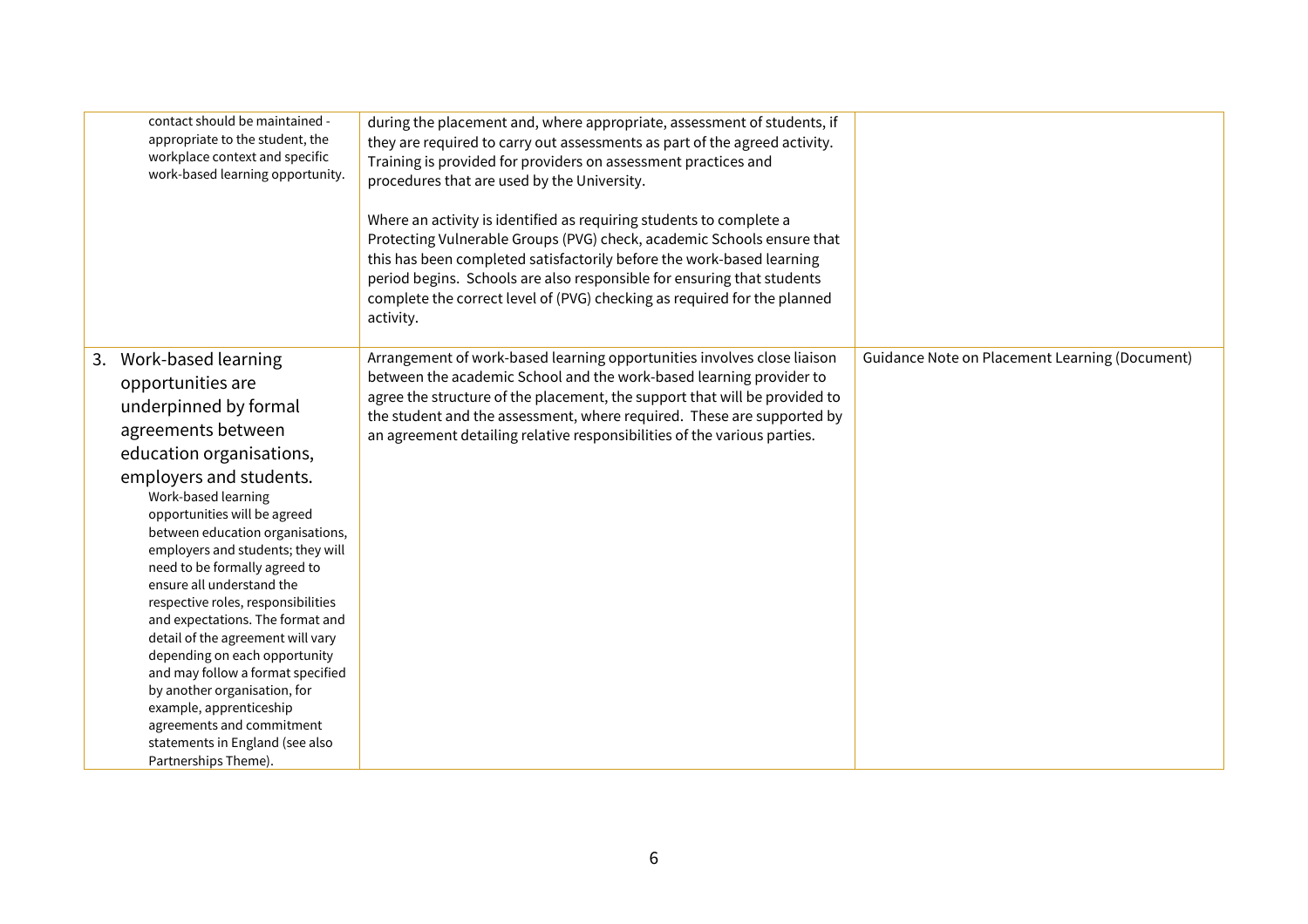| 4. Education organisations and<br>employers consider any<br>specific issues in relation to<br>the workplace environment<br>and deal with them<br>appropriately, including<br>informal agreements where<br>appropriate.<br>Education organisations,<br>employers and students have<br>responsibilities to themselves and<br>to others in relation to the<br>workplace environment. These<br>will include, for example, health<br>and safety and safeguarding.<br>Education organisations and<br>employers need to be clear on<br>their respective responsibilities<br>and provide guidance to each<br>other and to students on the<br>specific issues with relevant<br>training, if required. Formal<br>agreements may also need to<br>include details on how specific<br>issues, such as sharing of data, are<br>dealt with. | Arrangements are agreed in writing with University staff, the student(s)<br>and the work-based learning provider. In advance of any work-based<br>learning activity taking place, academic Schools should liaise with the<br>work-based learning provider to ensure:<br>The learning outcomes and assessment arrangements are<br>confirmed.<br>Issues of health, safety and wellbeing are discussed.<br>The responsibilities and rights of all parties are discussed.<br>Contact details are shared, including guidance on who to contact<br>$\overline{\phantom{a}}$<br>should a student have a concern or complaint.<br>Implications for accessing University and work-based learning<br>organisation services, salary, holiday entitlements and other<br>statutory terms and conditions.<br>Specific needs of the student are arranged (e.g., disability<br>requirements). | Guidance Note on Placement Learning (Document) |
|------------------------------------------------------------------------------------------------------------------------------------------------------------------------------------------------------------------------------------------------------------------------------------------------------------------------------------------------------------------------------------------------------------------------------------------------------------------------------------------------------------------------------------------------------------------------------------------------------------------------------------------------------------------------------------------------------------------------------------------------------------------------------------------------------------------------------|-------------------------------------------------------------------------------------------------------------------------------------------------------------------------------------------------------------------------------------------------------------------------------------------------------------------------------------------------------------------------------------------------------------------------------------------------------------------------------------------------------------------------------------------------------------------------------------------------------------------------------------------------------------------------------------------------------------------------------------------------------------------------------------------------------------------------------------------------------------------------------|------------------------------------------------|
| 5. Work-based learning is<br>delivered through a<br>meaningful partnership<br>between students,<br>employers and the education<br>organisation.<br>Work-based learning covers a<br>range of opportunities which, if<br>well designed and managed, will                                                                                                                                                                                                                                                                                                                                                                                                                                                                                                                                                                       | During the delivery of the work-based learning activity, academic Schools<br>are responsible for ensuring that:<br>regular contact is maintained, usually via e-mail and more<br>recently Teams/Zoom calls;<br>where appropriate, visits are carried out as required;<br>$\overline{\phantom{a}}$<br>any problems notified to them by the student and/or provider<br>$\overline{\phantom{a}}$<br>are dealt with promptly;                                                                                                                                                                                                                                                                                                                                                                                                                                                     | Guidance Note on Placement Learning (Document) |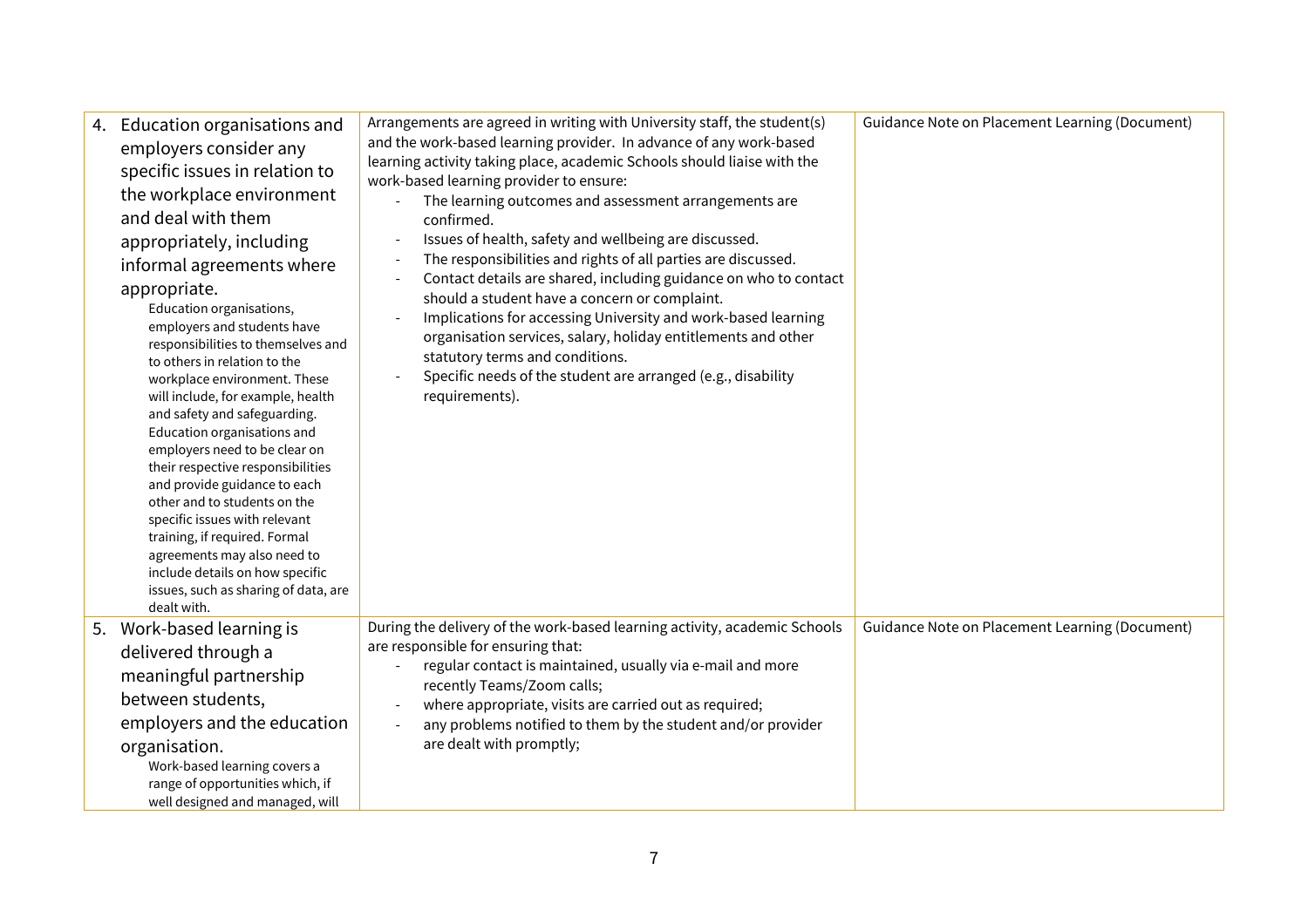| provide a quality experience for all<br>involved. In order to ensure that<br>the needs of the student,<br>employer and education<br>organisation are fully met, the<br>partnership arrangements should<br>be considered and agreed prior to<br>the work-based learning<br>commencing. These<br>arrangements will vary depending<br>on the nature of the work-based<br>learning, as will the format of the<br>recording of the agreed<br>arrangements.                                                                                                                                                                                                                | any concerns raised by the provider relating to the conduct of the<br>student are dealt with promptly and in line with University<br>procedures;<br>appropriate monitoring of the student's progress is undertaken,<br>with a formal record being kept.<br>For some students on longer term work-based learning programmes (e.g.,<br>year-long industrial placements), following the placement, academic<br>Schools provide appropriate guidance and support to assist the student<br>as they re-integrate into their University studies.<br>For students on our Gradate Apprenticeship in Civil Engineering, we have<br>a tri-partite agreement that explicitly details the meaningful partnership<br>between the student, the university and the employer.    |                                                                                                               |
|----------------------------------------------------------------------------------------------------------------------------------------------------------------------------------------------------------------------------------------------------------------------------------------------------------------------------------------------------------------------------------------------------------------------------------------------------------------------------------------------------------------------------------------------------------------------------------------------------------------------------------------------------------------------|-----------------------------------------------------------------------------------------------------------------------------------------------------------------------------------------------------------------------------------------------------------------------------------------------------------------------------------------------------------------------------------------------------------------------------------------------------------------------------------------------------------------------------------------------------------------------------------------------------------------------------------------------------------------------------------------------------------------------------------------------------------------|---------------------------------------------------------------------------------------------------------------|
| 6. Work-based learning<br>opportunities enable<br>students to apply and<br>integrate areas of subject<br>and professional knowledge,<br>skills and behaviours to<br>enable them to meet course<br>learning outcomes.<br>The significant potential benefits<br>for workbased learning are best<br>achieved where the opportunity<br>exists to integrate all aspects, that<br>is, subject and professional<br>knowledge, skills and behaviours.<br>Learning outcomes for work-<br>based learning should be written<br>to enable these areas to be fully<br>integrated (see also Course Design<br>and Development, Learning and<br>Teaching, and Assessment<br>themes). | Work-based learning opportunities are explicitly linked with specific<br>degree programmes and as such must have defined learning outcomes<br>that allow students to apply their subject-specific knowledge, skills and<br>behaviours. The course and programme approval process includes<br>consideration of work-based learning opportunities and as such learning<br>outcomes are reviewed together with their alignment to the assessment.<br>For those students on programmes that have defined Professional,<br>Statutory and Regulatory Bodies (PSRB) (e.g., Medicine and Dentistry<br>programmes), these PSRB requirements also form part of the quality<br>assurance and approval processes that are required for the work-based<br>learning activity. | <b>Course and Programme Approval Processes</b><br>(Webpage)<br>Guidance Note on Placement Learning (Document) |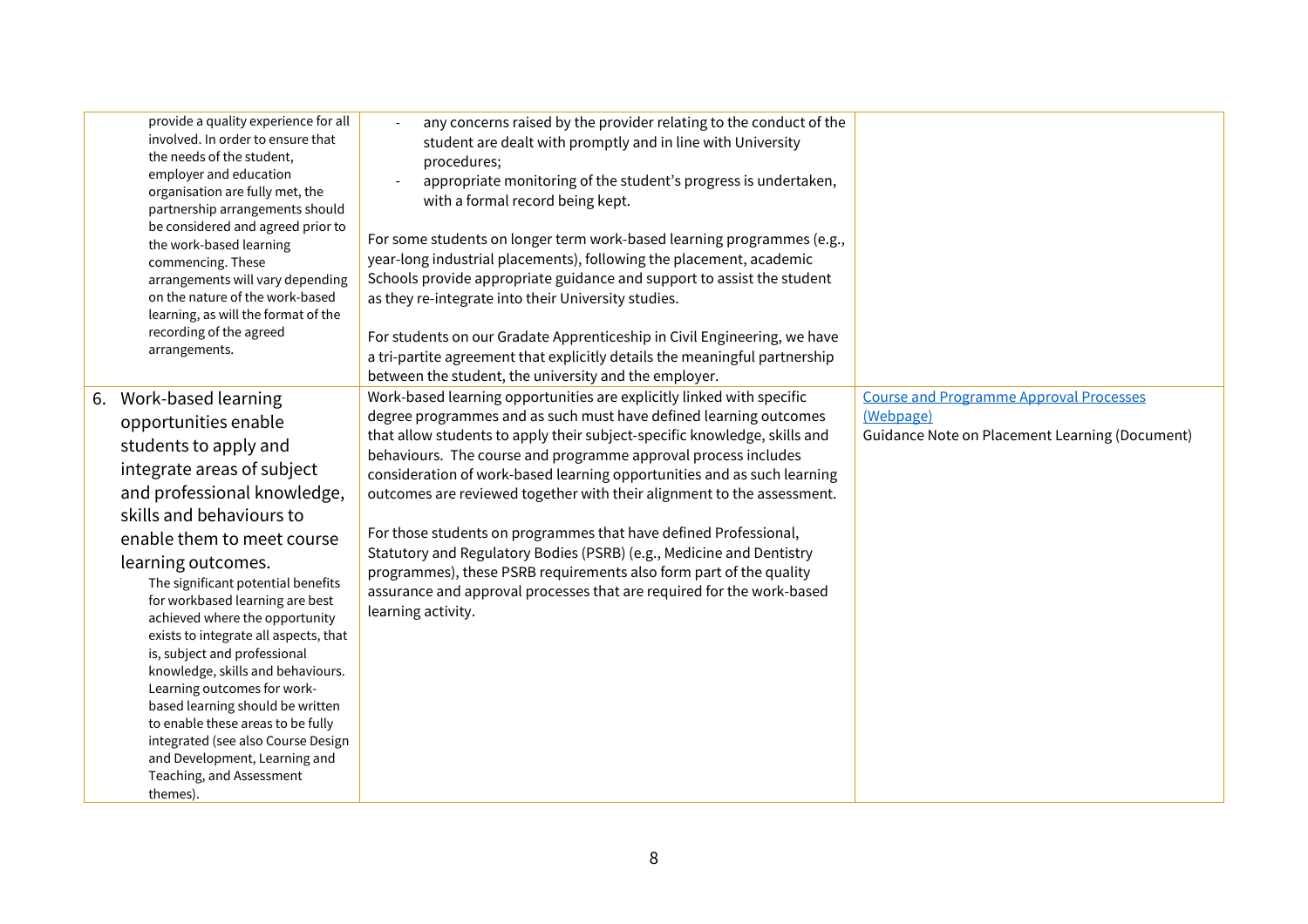| 7. Parties understand and<br>respect the respective roles,<br>responsibilities and<br>expectations of the<br>education organisation,<br>employer and student, and                                                                                                                                                                                                                                                                                                                                                                                                                                                                                                                                           | The University Guidance Note for Placement Learning provides advice to<br>staff, students and placement providers in regard to the development,<br>delivery and monitoring of placement provision.<br>Further, and more specific, responsibilities and expectations are<br>communicated through course and/or programme handbooks, which<br>specify all of the required information for work-based learning                                                                                                                                                                                                                                                                                                                                                                                                                                                                                                                                                                                                                                                                                                                                                                                                 | Guidance Note on Placement Learning (Document) |
|-------------------------------------------------------------------------------------------------------------------------------------------------------------------------------------------------------------------------------------------------------------------------------------------------------------------------------------------------------------------------------------------------------------------------------------------------------------------------------------------------------------------------------------------------------------------------------------------------------------------------------------------------------------------------------------------------------------|-------------------------------------------------------------------------------------------------------------------------------------------------------------------------------------------------------------------------------------------------------------------------------------------------------------------------------------------------------------------------------------------------------------------------------------------------------------------------------------------------------------------------------------------------------------------------------------------------------------------------------------------------------------------------------------------------------------------------------------------------------------------------------------------------------------------------------------------------------------------------------------------------------------------------------------------------------------------------------------------------------------------------------------------------------------------------------------------------------------------------------------------------------------------------------------------------------------|------------------------------------------------|
| appropriate training and<br>support is provided where<br>required.                                                                                                                                                                                                                                                                                                                                                                                                                                                                                                                                                                                                                                          | frameworks, assessment and feedback processes and outline the timeline<br>of work that is required to be completed throughout the work-based<br>learning activity.                                                                                                                                                                                                                                                                                                                                                                                                                                                                                                                                                                                                                                                                                                                                                                                                                                                                                                                                                                                                                                          |                                                |
| It should be clear what the<br>respective roles, responsibilities<br>and expectations are for the<br>education organisation, the<br>employer and the student. These<br>will vary depending on the type of<br>work-based learning and the<br>relationships between the<br>employer, student and education<br>organisation. They should be clear<br>and transparent and<br>communicated to all involved in<br>the work-based learning<br>provision. Where employers are<br>involved in assessment, their role<br>is clearly defined, appropriate<br>training is given, and, for<br>summative assessment, standard<br>mechanisms of moderation,<br>standardisation and external<br>examination are fully used. | Assessment and feedback for most work-based learning is carried out by<br>University academic staff. It is sometimes carried out by providers of<br>work-based learning. Where providers are involved in assessment and<br>feedback, training is provided to ensure they are familiar with all of the<br>current University assessment practices and regulations. Any provider-led<br>assessment is subject to the University policies and procedures on the<br>quality assurance of assessment (e.g., moderation). Providers may,<br>where appropriate, also be granted access and appropriate training for<br>the virtual learning environment to allow them to complete assessments<br>and monitor course/programme activity virtually.<br>Within the academic School at least one individual is identified as being<br>responsible for managing the work-based learning opportunity. This<br>person, or persons are, required to have the appropriate skills and<br>knowledge to support the student. They are required to engage with<br>development and training support so that they can carry out their role<br>appropriately (e.g., maintaining up to date health and safety training<br>records). |                                                |
|                                                                                                                                                                                                                                                                                                                                                                                                                                                                                                                                                                                                                                                                                                             | The University works with work-based learning providers to identify<br>training and development needs that the University can support.                                                                                                                                                                                                                                                                                                                                                                                                                                                                                                                                                                                                                                                                                                                                                                                                                                                                                                                                                                                                                                                                      |                                                |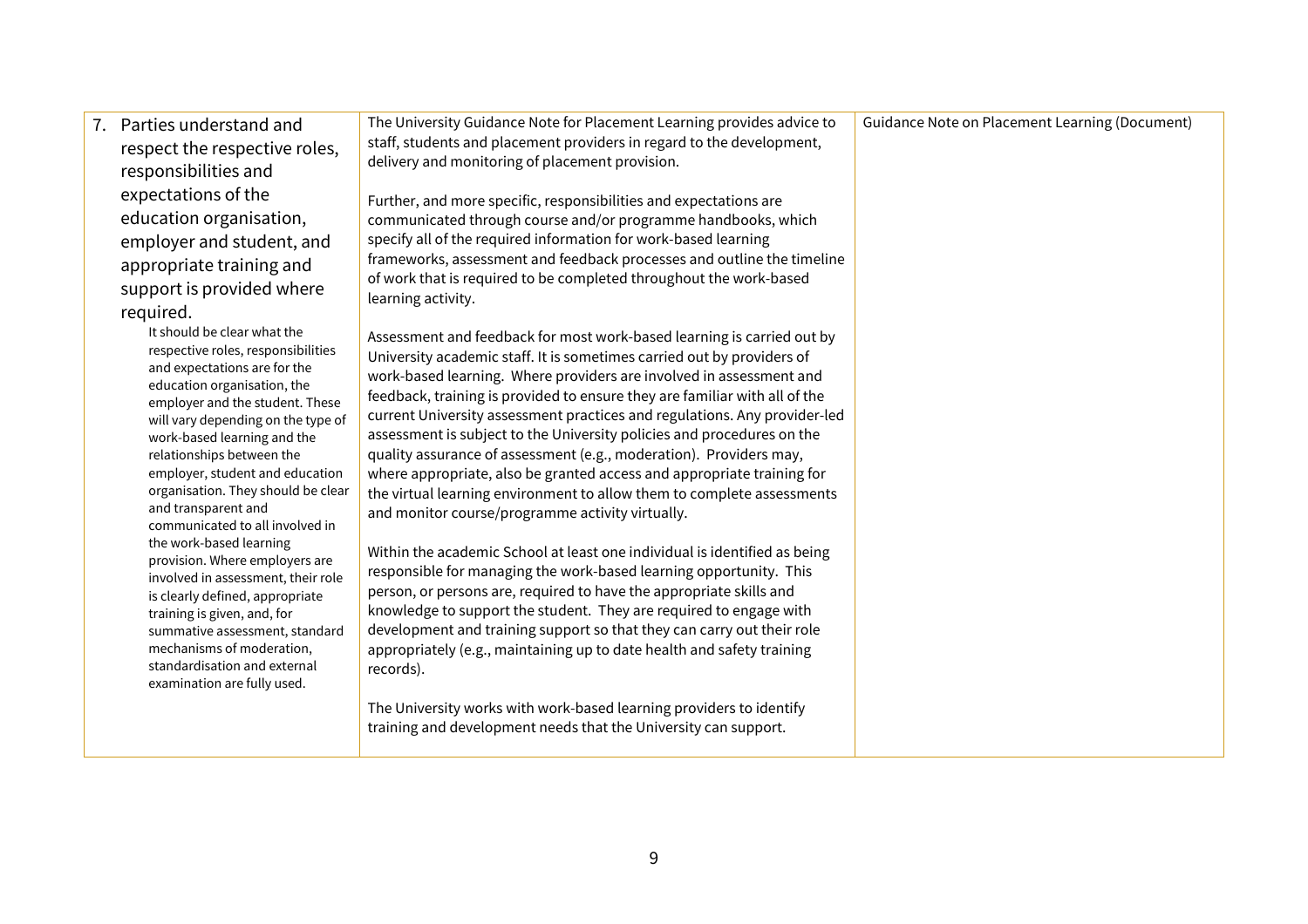| 8. | Education organisations and<br>employers acknowledge                                                                                                                                                                                                                                                                                                                                                                                                                               | The University of Aberdeen's Equality, Diversity and Inclusion Policy<br>applies to all students, including those accessing work-based learning<br>opportunities.                                                                                                                                                                                                                                                                                                                                                                                                                                                                                                                                                                                                                                                    | <b>Equality, Diversity and Inclusion Policy (Policy)</b><br><b>Pastoral and Guidance Support (Webpage)</b><br><b>Student Advice and Support Team (Webpage)</b> |
|----|------------------------------------------------------------------------------------------------------------------------------------------------------------------------------------------------------------------------------------------------------------------------------------------------------------------------------------------------------------------------------------------------------------------------------------------------------------------------------------|----------------------------------------------------------------------------------------------------------------------------------------------------------------------------------------------------------------------------------------------------------------------------------------------------------------------------------------------------------------------------------------------------------------------------------------------------------------------------------------------------------------------------------------------------------------------------------------------------------------------------------------------------------------------------------------------------------------------------------------------------------------------------------------------------------------------|----------------------------------------------------------------------------------------------------------------------------------------------------------------|
|    | individuals have unique<br>needs within the education<br>organisation and in the<br>workplace, and collaborate<br>to ensure opportunities are                                                                                                                                                                                                                                                                                                                                      | In the planning phase of any work-based learning opportunity, the<br>academic School is responsible for ensuring all aspects of the student's<br>individual needs are discussed and appropriate support put in place if it is<br>required.                                                                                                                                                                                                                                                                                                                                                                                                                                                                                                                                                                           | <b>AUSA Advice Team (Webpage)</b>                                                                                                                              |
|    | inclusive, safe and<br>supported.<br>Providers, whether the education<br>organisation or the employer,<br>establish the unique learner needs<br>for the learning environments and<br>work in partnership to ensure an<br>inclusive approach to the<br>provision of work-based learning<br>opportunities. This will include<br>through reasonable adjustments<br>to procedures, activities and<br>physical environments (see also<br><b>Enabling Student Achievement</b><br>Theme). | Students on work-based learning courses and/or programmes maintain<br>access to all of the relevant student support opportunities such as being<br>able to contact their Personal Tutor or access the Student Advice and<br>Support Service. In addition, the student has access to a staff contact who<br>is there to offer support academically and pastorally through the<br>University Personal Tutor system. Furthermore, the Aberdeen University<br>Student Association (AUSA) provides support for all students including<br>those carrying out work-based learning.<br>As work-based learning opportunities are developed collaboratively<br>between student, academic staff and employer where appropriate, this<br>approach ensures that support mechanisms are bespoke to each<br>individual arrangement. |                                                                                                                                                                |
| 9. | Work-based learning<br>opportunities are designed,<br>monitored, evaluated and<br>reviewed in partnership with<br>employers.<br>Work-based learning consists of<br>authentic structured<br>opportunities for learning which<br>are achieved in a workplace<br>setting or are designed to meet an<br>identified workplace need. In<br>order to meet the respective                                                                                                                  | The Guidance Note on Placement Provision sets out the requirements for<br>monitoring, evaluation and review on work-based learning opportunities<br>Academic Schools are responsible for ensuring that feedback is gathered<br>from staff and students on the quality and standards of the work-based<br>placements provided. This feedback is collected through completion of<br>evaluation forms by the students and discussions at student-staff liaison<br>committee meetings, plus additional feedback from the placement<br>provider.                                                                                                                                                                                                                                                                          | <b>Annual Course and Programme Review Process</b><br>(Webpage)<br>Guidance Note on Placement Learning (Document)<br>Programme Advisory Boards (Webpage)        |